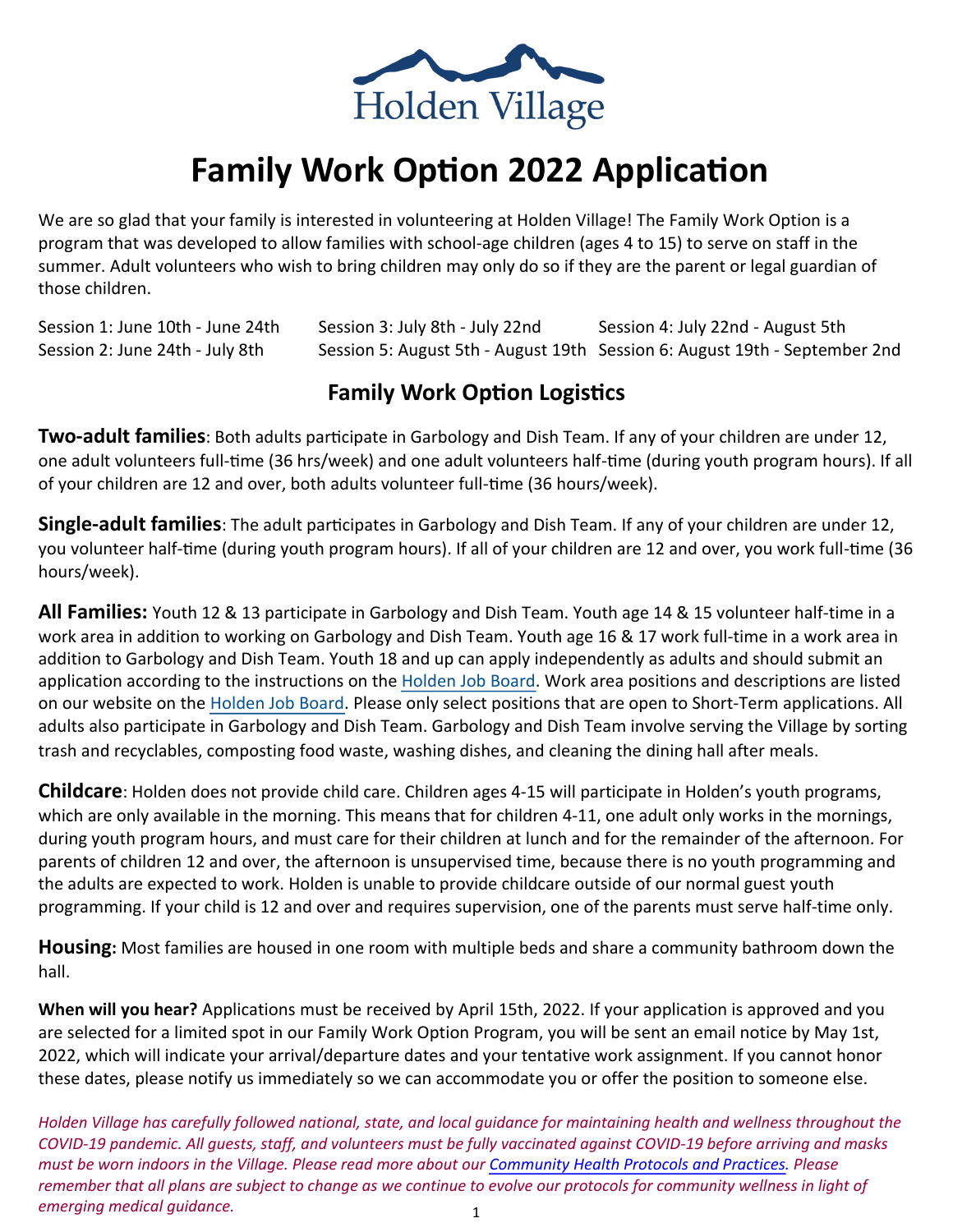

### **Primary Contact Information**

| <b>Name</b>                             |               |                 |              |                 |  |
|-----------------------------------------|---------------|-----------------|--------------|-----------------|--|
| <b>Preferred Name/Nickname</b>          |               | <b>Birthday</b> |              | Age             |  |
| <b>Ethnicity</b>                        |               |                 |              |                 |  |
| <b>Email Address</b>                    |               | Phone #         |              |                 |  |
| <b>Current Address</b>                  |               |                 |              |                 |  |
|                                         | <b>Street</b> | <b>City</b>     | <b>State</b> | <b>Zip Code</b> |  |
| How did you learn about Holden Village? |               |                 |              |                 |  |

**Have you previously visited Holden Village or served on Holden Village Staff? In what capacity/ positions?**

#### **Session Preference (s)**

**1. 2. 3.**

| If you are not accepted as a volunteer, do you plan on registering as a guest? $\Box$ YES $\Box$ NO                |  |
|--------------------------------------------------------------------------------------------------------------------|--|
| If you answered yes, we encourage you to register as soon as possible to reserve a spot for the summer. If you are |  |
| invited as a part of Family Option, you can then cancel and receive your full refund.                              |  |

**Reference For Your Family** (someone who knows your whole family - no relatives, please)

#### **Name Relationship**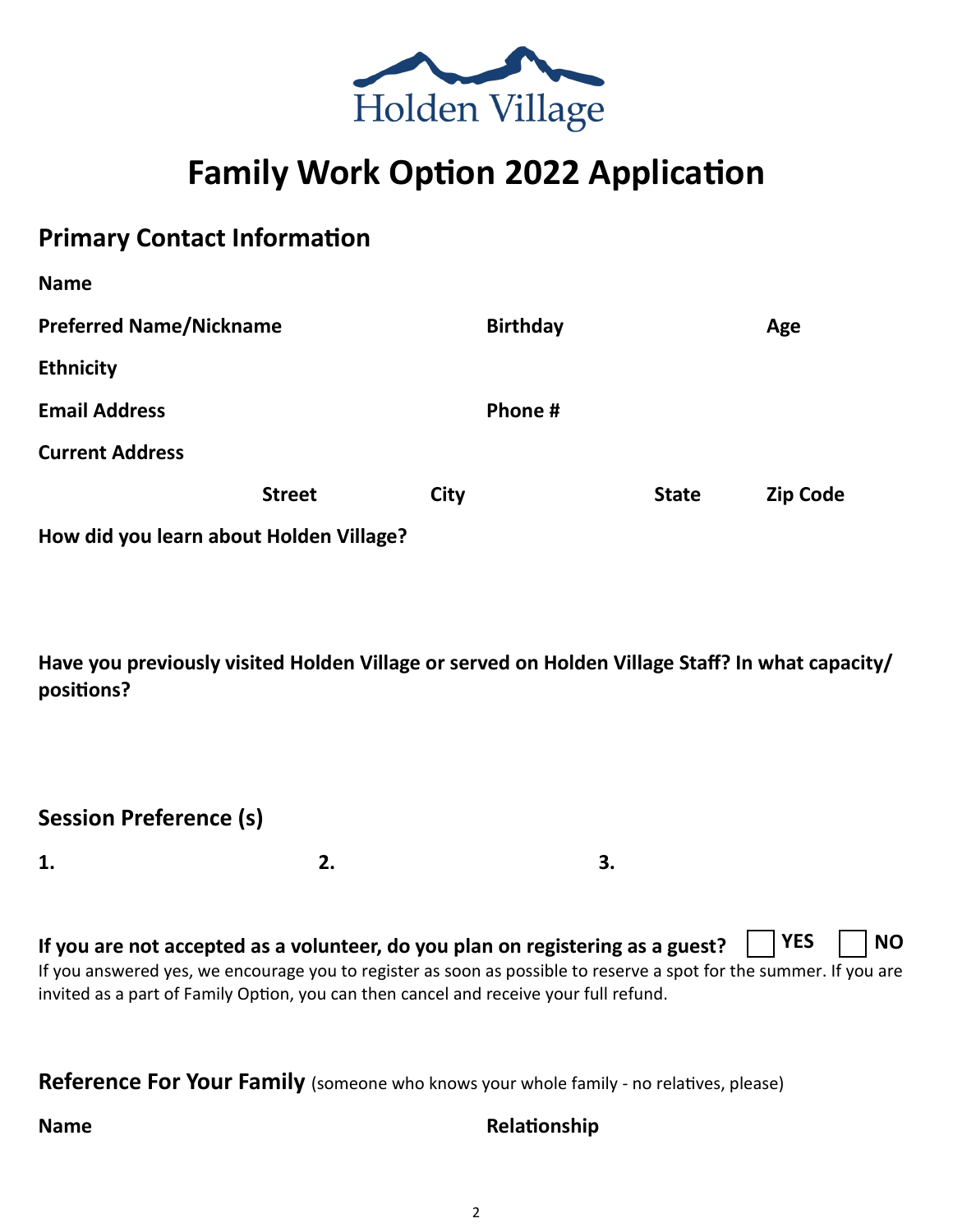

**Please list all family members and their work preferences -** Work area positions and descriptions are listed on our website on the Holden Job Board. Please only select positions that are open to Short-Term applications.

|    | <b>Name</b> | Relationship | Gender          | <b>Birthdate</b> | Job | Job | Job                                    |
|----|-------------|--------------|-----------------|------------------|-----|-----|----------------------------------------|
|    |             | in Family    | <b>Pronouns</b> |                  |     |     | Preference 1 Preference 2 Preference 3 |
| 1. |             |              |                 |                  |     |     |                                        |
| 2. |             |              |                 |                  |     |     |                                        |
| 3. |             |              |                 |                  |     |     |                                        |
| 4. |             |              |                 |                  |     |     |                                        |
| 5. |             |              |                 |                  |     |     |                                        |
| 6. |             |              |                 |                  |     |     |                                        |

### **Criminal History**

Have you been convicted, pied guilty or no contest, or forfeited bond or collateral on a felony or misdemeanor in the last 10 years?



If yes, please list all crimes and explain them. (Do not include convictions for which the record has been sealed, expunged or eradicated.) A criminal history will not necessarily limit your invitation as a volunteer staff member. We will consider the nature of the crime, nature of the job, length of time since the crime, and evidence of rehabilitation.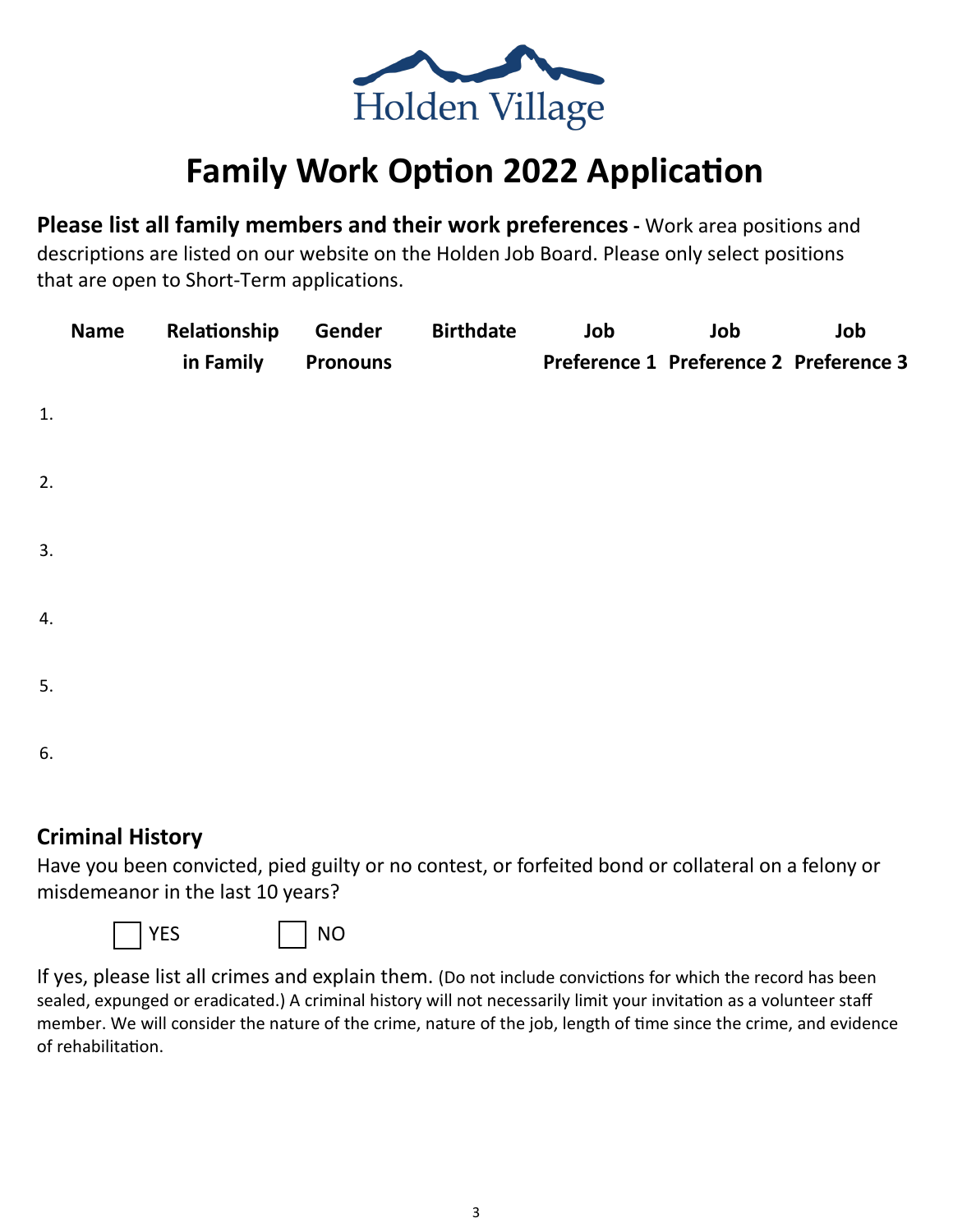

**Short Answer Questions** *(all applicants)* - attached additional pages as needed

**1. Describe why you want your family to join the Holden volunteer staff and the Village community:**

**2. Introduce us to each member of your family:**

**3. Justice, equity, diversity, and inclusion anchor Holden's strategic plan as well as life together. Describe your family's engagement with these values.**